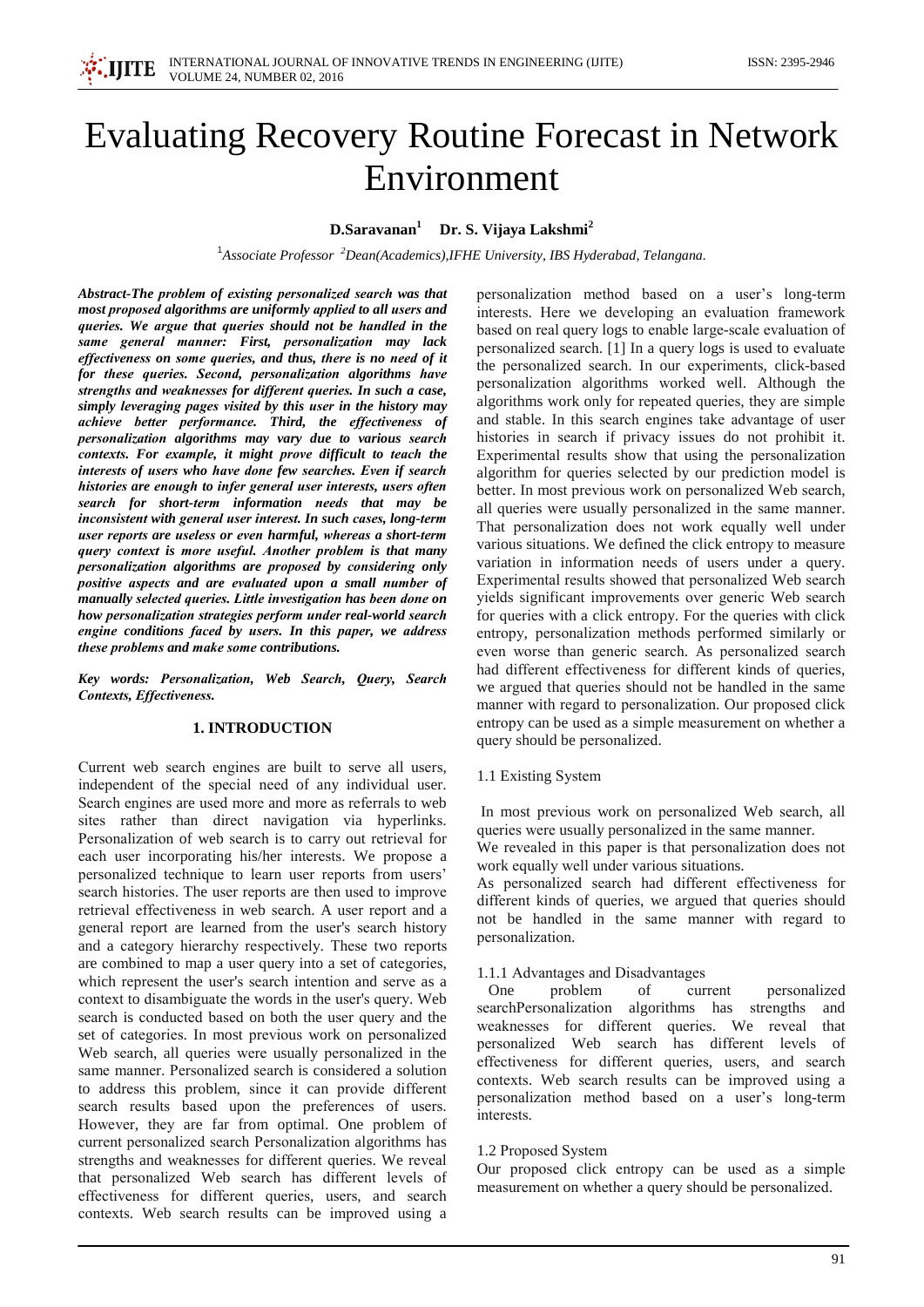We use clustering gaming algorithm concept for efficient retrieval and hence results in high efficiency.

Personalization can be formed by creating a buffer where we introduce a threshold value to remove the query which is not frequently used.

1.3 Advantage of the Proposed Systems

In this paper they explored using the variation in search result click-through to identify queries that can benefit from personalization. Drawing on explicit relevance judgments and large-scale log analysis of user behavior patterns, we found that several click-based measures (click entropy and potential for personalization curves) reliably indicate when different people will find different results relevant to the same query.

They have established that the query clarity score, as defined, correlates well with average precision in test collections, even for multiple versions of queries for the same information need

They have further grounded these results by comparing the clarity score correlations with the weaker correlations between the average of query terms and performance. Require relevance information.

They have validated this method by comparison with minimum Bayes error rate thresholds in a variety of test collections, in conjunction with sampling experiments that randomly classify documents.

They believe that these strong results will open up interesting research pathways in information retrieval

## **2. SYSTEM IMPLEMENTAITON**

In most previous work on personalized search algorithms, the results for all queries are personalized in the same manner. However, as we show in this paper, there is a lot of variation across queries in the benefits that can be achieved through personalization. For some queries, everyone who issues the query is looking for the same thing [2]. For other queries, different people want very different results even though they express their need in the same way. We examine variability in user intent using both explicit relevance judgments and large-scale log analysis of user behavior patterns. While variation in user behavior is correlated with variation in explicit relevance judgments the same query, there are many other factors, such as result entropy, result quality, and task that can also affect the variation in behavior. We characterize queries using a variety of features of the query, the results returned for the query, and people's interaction history with the query. Using these features we build predictive models to identify queries that can benefit from personalization.

#### 3.1 User report

User reports are used to represent users' interests and to infer their intentions for new queries. In this paper, a user report consists of a set of categories and for each category, a set of terms (keywords) with weights. Each category represents a user interest in that category. The weight of a

term in a category reflects the significance of the term in representing the user's interest in that category. A user's report will be learned automatically from the user's search history. The user report maintaining threshold value is to represent the user's searching interests.

#### 3.2 Threshold value

We plan to use clarity scores to make a binary decision about each user query, namely, whether should it be singled out for special treatment on the basis of predicted poor performance, or not. We frame this task, in test collections, as classifying whether the query is likely to score better than a certain average precision threshold, or worse [3]. We show how to set the threshold buffer in order to use of threshold value to make this classification. For the general case where no relevance information is available, we develop a heuristic for setting a threshold value that is reasonable. We only consider terms that appear in at least 100 documents to avoid estimation problems in the query language models (we have observed that models estimated from too few documents result in clarity scores that are too high). After estimating the probability density over single term queries, we set the threshold heuristically so that 80% of the probability density is below threshold. The automatically set threshold performs nearly as well in the test collections as the optimal threshold value.

#### 3.3 Re status

In general, we want to re status all the unseen results as soon as the user model is updated. Currently, Personalized search implements re-ranking in two cases, corresponding to the user clicking the "Back" button and "Next" link in the Internet Explorer. In both cases, the current (updated) user model would be used to re status the unseen results so that the user would see improved search results immediately. To re status any unseen document summaries, personalized search uses the threshold value to retrieve the documents based on the similarity of the result and the current user information.

#### $3.$ **CONCLUSION**

Here we conclude the personalized web searching algorithm used to retrieve the result from the main clustered data base and it compare with the log buffers list. So the user should satisfy with the results because they will have the most favorite pages displayed first. And also we maintain the threshold value. So it stores the most visited pages in the top most buffer values. If the user is not satisfied with the results, we propose the new technique is called as click entropy. In this technique the user not satisfied the own web log buffers. Then it will search over all web log buffers and search the most visited WebPages and then it will display the optimized results

#### 4. FUTURE ENHANCEMENT

In further more we extend our personalized process with in the use of other related techniques. We found that no personalization algorithms can outperform others for all queries. Different methods have different strengths and